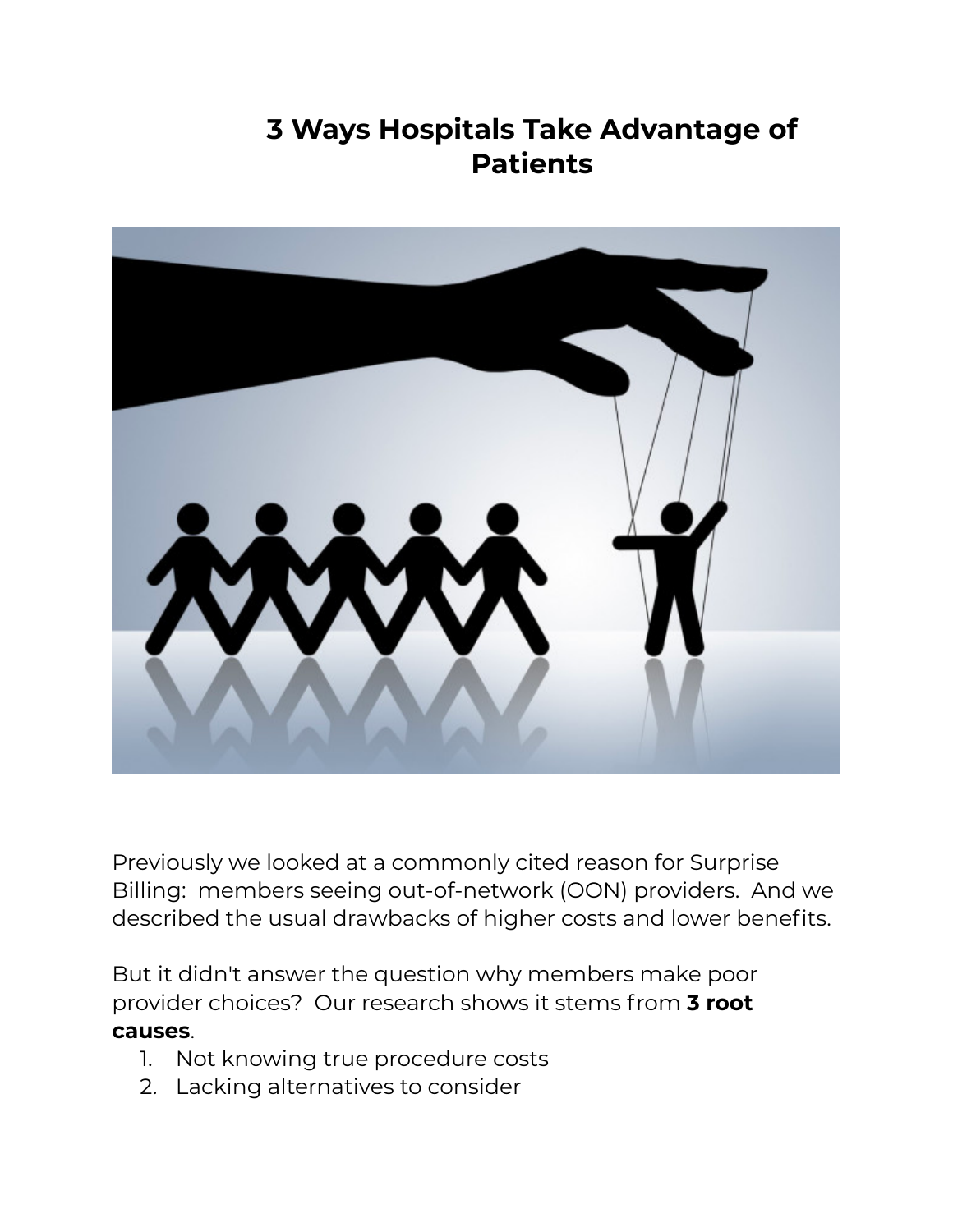3. Using bad habits

Let's tackle them one at a time. First, **members don't know their true costs** of procedures because health insurance carriers are terrible about providing them. Why wouldn't their insurance company share the costs? Isn't this in their interest?

## **Carriers can't share pricing information**

Yes, insurance companies would love to share costs and get members to shop on price. Unfortunately carriers agreed not to let this happen. Turns out their provider contracts contain gag clauses preventing them from giving the discounted rates that would steer members based on price.

Providers saw the threat of price competition long before it materialized and intentionally added these clauses years ago.



Similarly, health care providers haven't

published their prices. Fortunately the environment has changed. In 2020, Federal law required hospitals to post their gross charges by procedure on their web pages. And in January 2021, Federal law went further requiring them to post not only their charges but also their different payer and self-pay rates in machine readable files.

Unsurprisingly, hospitals have employed different methods for hiding their pricing files and making it difficult for users to understand them. In March, the [Wall Street Journal](https://www.wsj.com/articles/hospitals-hide-pricing-data-from-search-results-11616405402?st=t61t8za9eykhd2i&reflink=desktopwebshare_permalink) reported how hospitals block the information from web searches. They also use a number of other methods for obfuscating the data from members and patients - more to come on that. However, this underscores how much hospitals resist posting their prices.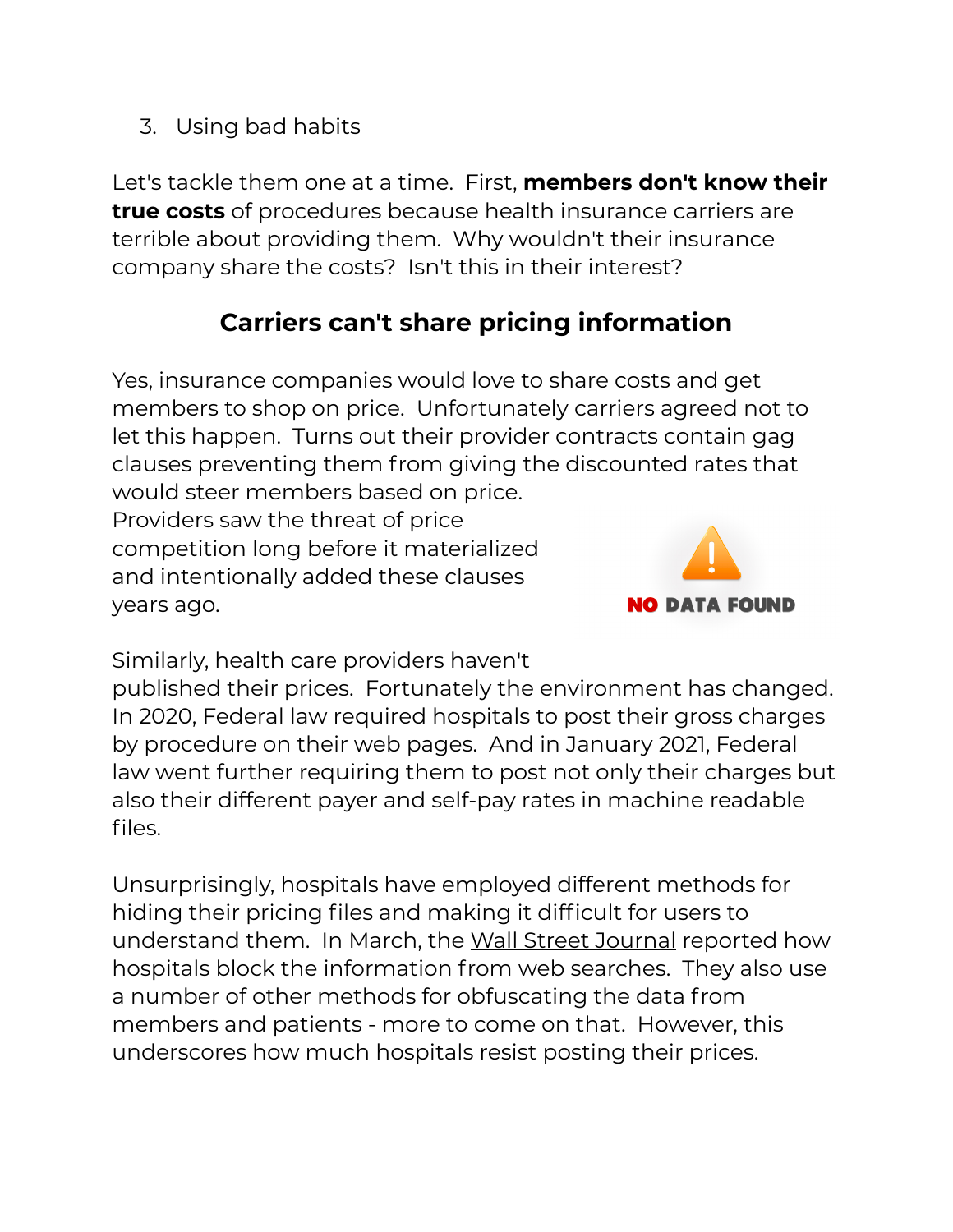Second, **members lack alternatives** to consider. Providers' online tools rarely give other options for services. They actually have no incentive to give them to you especially any outside their physician/hospital group. After all, the doctors and test results use

the same electronic platforms, so they can communicate with each other more easily. In fact, hospitals often have entire departments devoted to tracking physician referrals, give incentives for retaining patients and regularly "coach" physicians when they refer patients outside the system.



Ultimately hospitals want to keep patients in their group to retain the revenue AND **patients pay a price for the convenience**.

Third, **members resort to bad habits**. Over many years members learned bad habits reinforced by a system that channels people in ways that optimize hospital revenue.

Emergency service is a great example. Hospitals set up emergency departments (EDs) to treat all types of symptoms,

especially severe problems like trauma, heart



attacks, and strokes. They have major investments in equipment, supplies and personnel to handle true emergencies.

Unfortunately, many people believe EDs provide superior care and choose them for all types of conditions including trivial ones like sore throats. Research shows **two-thirds of all ED patients could, and should, be handled in another setting** like an Urgent Care Clinic or Retail Health setting. It costs patients one-fifth of the price and helps EDs focus on true emergencies. However, the bad habit remains a barrier and patients pay higher rates as a result.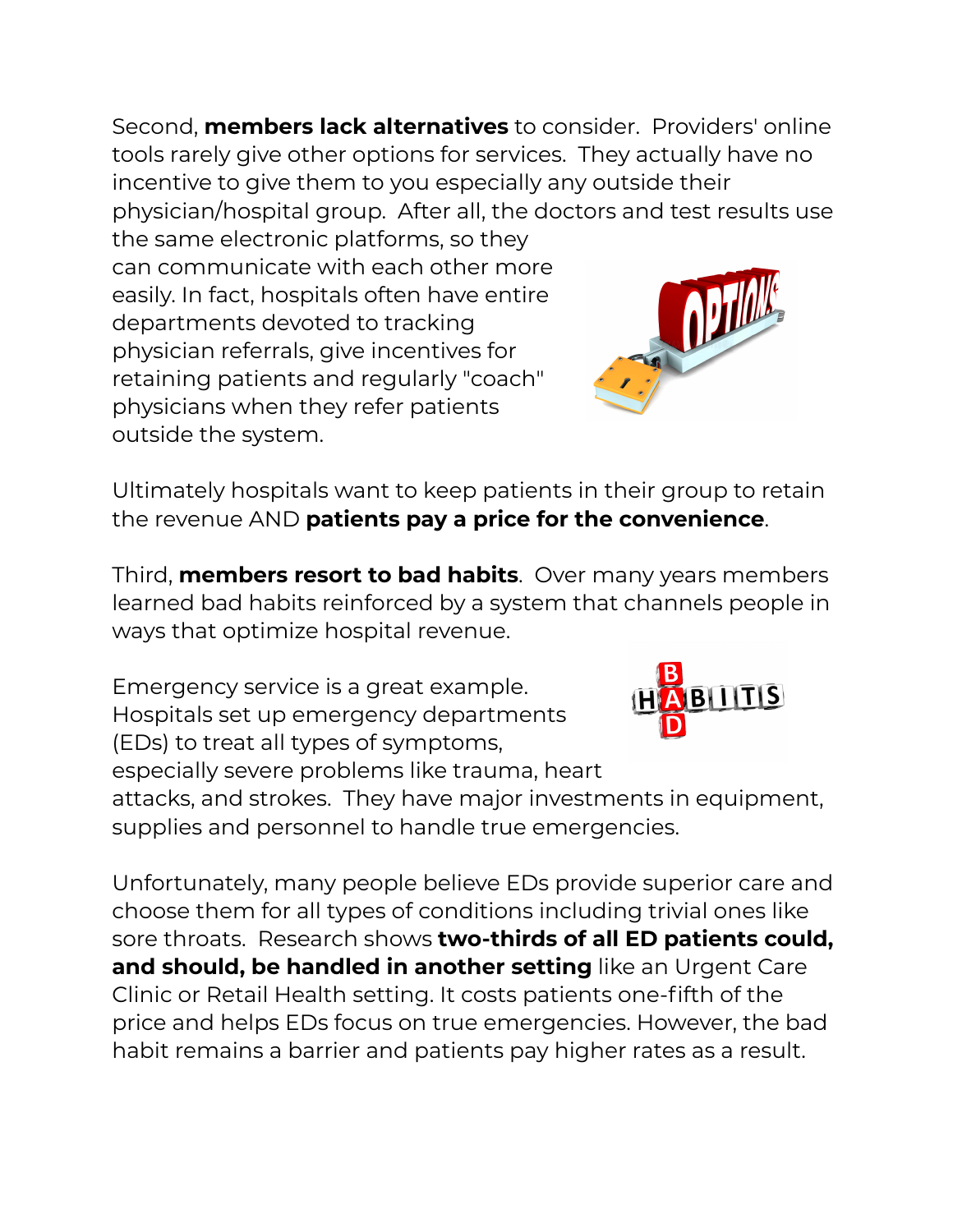Similarly, patients trust physicians and often blindly follow their directions. After all they have the best intentions in mind - right?

Well maybe. Remember doctors have incentives to refer back to their own hospital. It's easier to refer a patient to a doctor down the hall as opposed to checking prices and finding a less expensive alternative outside the system.

Think about when you call a physician's office and you hear the automated system direct you to "call 9-1-1 if this is an emergency". But it doesn't give any guidance about how to tell if you have an emergency. The message takes advantage of people's trust (**bad habit**) and helps channel them to EDs (**no alternative given**). This reinforces a set of very expensive, often unnecessary, decisions; very profitable for hospitals.

Even the culture resists giving prices. If patients have the courage to ask about the cost of a procedure, physicians (and staff) usually have no concept of the prices and don't have time or even the ability to check. Many are indignant about having to address the question, which serves as negative reinforcement to not ask about prices in the. future. They will tell you that they want to focus on solving the patient's problems without regard to other distractions such as expense.

## **It's A Game AND Providers Are Winning**

In short, providers understand patients' weaknesses and employ methods to take advantage of them. They know they don't want to compete on price and have taken many steps to keep their prices secret. Provider systems don't offer alternatives and have incentives only to refer to their own group of doctors and hospitals. They rely on patients following instructions and have even created a culture to correct bad behavior for asking what a procedure costs.